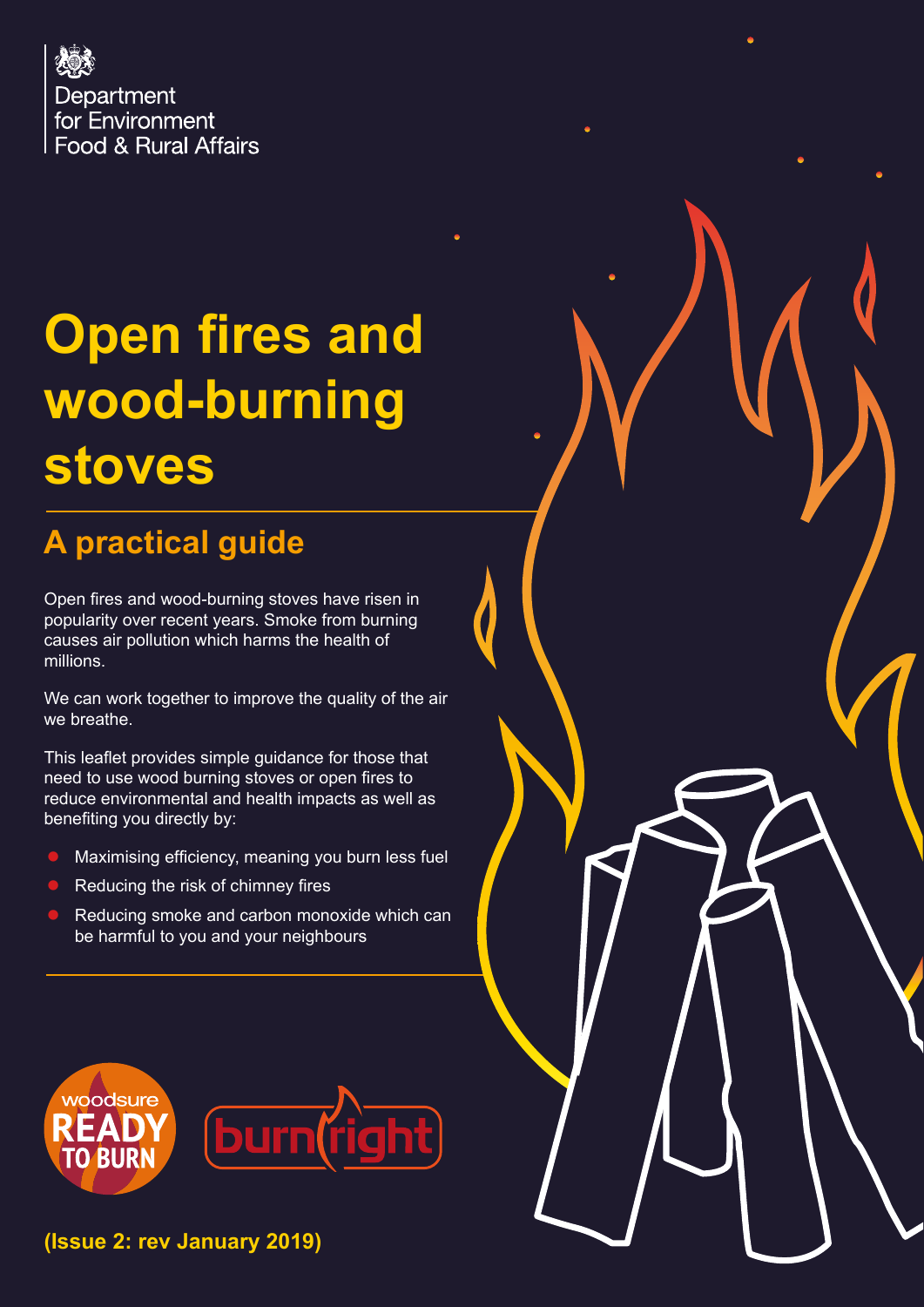### **Fuel use Consider burning less**

Think about why you are lighting your fire as well as how much fuel you use. Is it necessary? If your appliance is secondary heating consider burning less. If your house is already warm enough and you don't need to burn, not burning is the simplest way of reducing your costs and minimising your impact.



#### **Buy 'Ready to Burn' fuel**

If you want to burn immediately look for the logo as a guarantee of good quality dry wood.

**<http://woodsure.co.uk/firewood-ready-to-burn/>**

#### **Season freshly chopped wood before burning**

Wet or unseasoned wood, often sold in nets, is cheaper to buy, but it needs to be seasoned (dried) before burning. Wet wood contains moisture which creates smoke and harmful particulates when burned. This can damage your stove and chimney. It also means you're losing out on heat for your home.

Moisture meters are cheap and easy to use. Why not use one to check the moisture content of your logs before burning.



Dry wood should have 20% moisture or less.

#### **If you use House coal, use approved solid fuels instead**

These produce less smoke compared to house-coal when burned. They can also be more efficient so cost you less money to heat your home.

Look for products on the list of Defra approved fuels (**<https://smokecontrol.defra.gov.uk/fuels.php>**)

#### **DO NOT burn treated waste wood (eg old furniture, pallets or fence panels) or household rubbish**

Treated waste wood and household rubbish can emit harmful fumes and toxic pollutants, such are arsenic, into your home when burnt.



**Maintain your open fire/stove**

#### **Regularly maintain and service your stove (eg annually)**

This means it will work better and will generate more heat from what you burn. Always operate your stove in line withthe manufacturer's guidance and only burn permitted fuels.

#### **Get your chimney swept regularly (up to twice a year)**

During use soot and tar build up in the chimney reducing the efficiency and increasing the risk of chimney fires. It is better to use a qualified chimney sweep who will be able to advise you on good burning practices for your open fire or stove.



Sticking to these simple rules help you you to reduce smoke and carbon monoxide and ensure optimum efficiency and safety.



woodsure